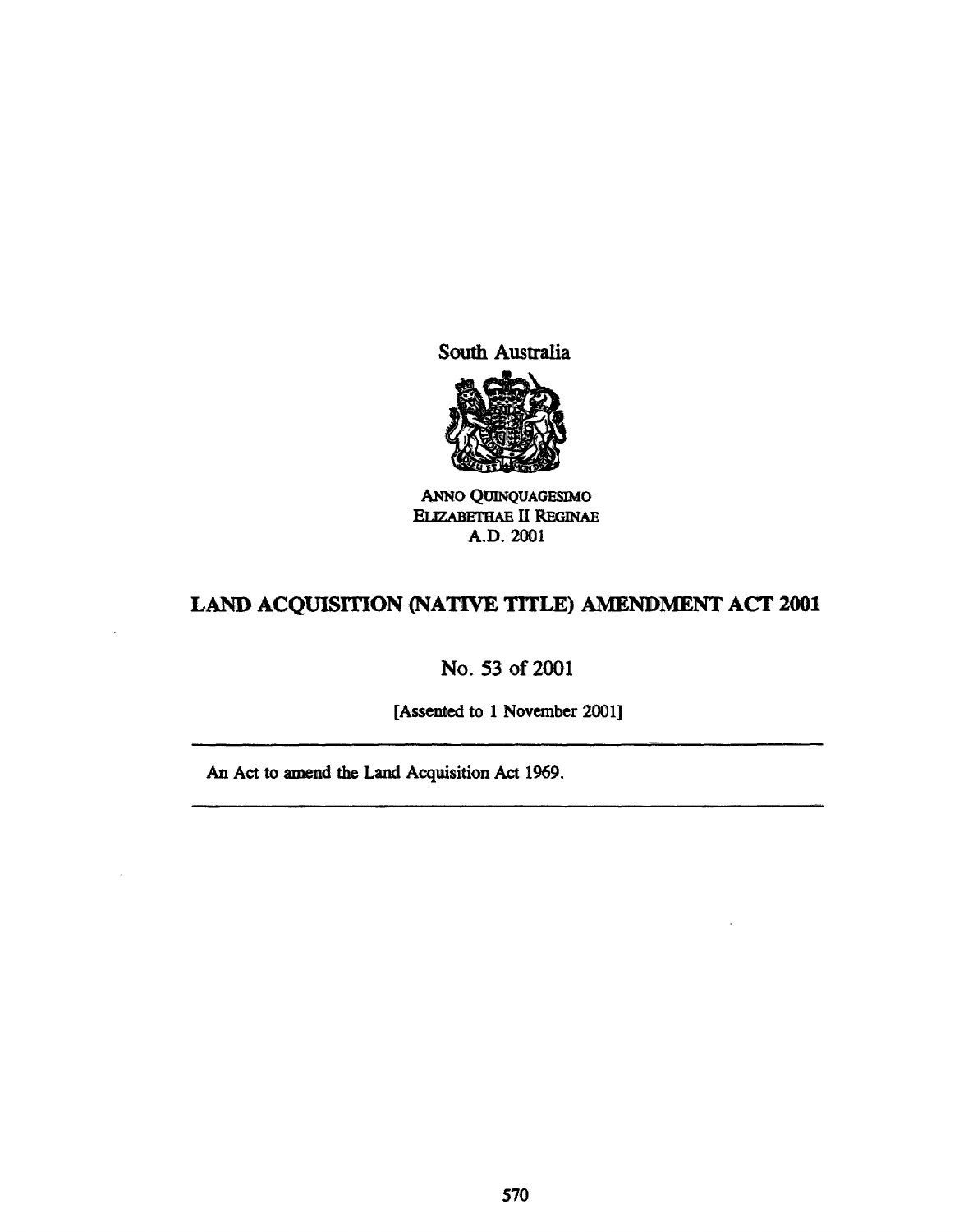# SUMMARY OF PROVISIONS

| 1.  | Short title                                                          |
|-----|----------------------------------------------------------------------|
| 2.  | Commencement                                                         |
| 3.  | Amendment of s. 6-Interpretation                                     |
| 4.  | Amendment of s. 7-Application                                        |
| 5.  | Substitution of s. 10                                                |
|     | 10.<br>Notice of intention to acquire land                           |
| 6.  | Amendment of s. 11-Explanation of acquisition scheme may be required |
| 7.  | Amendment of s. 12-Right to object                                   |
| 8.  | Insertion of s. 12B                                                  |
|     | 12B.<br>Additional right to object to prescribed private acquisition |
| 9.  | Amendment of s. 13-Notice that land is subject to acquisition        |
| 10. | Amendment of s. 15-Acquisition by agreement, etc.                    |
| 11. | Amendment of s. 16-Notice of acquisition                             |
| 12. | Amendment of s. 17-Modification of instruments of title              |
| 13. | Amendment of heading to Division 1 of Part 4                         |
| 14. | Substitution of s. 18                                                |
|     | 18.<br><b>Application of Division</b>                                |
| 15. | Substitution of s. 19                                                |
|     | Negotiation about acquisition of native title land<br>19.            |
| 16. | Amendment of s. 20-Application for determination if no agreement     |
| 17. | Insertion of s. 20A                                                  |
|     | 20A.<br>Constitution of trust                                        |
| 18. | Substitution of s. 21                                                |
|     | 21.<br>Criteria for making determination                             |
| 19. | Amendment of s. 22-Overruling of determinations                      |
| 20. | Insertion of s. 22A and heading                                      |
|     | DIVISION 1A-NOTICE TO BE GIVEN OF CERTAIN PRESCRIBED                 |
|     | PRIVATE ACQUISITIONS                                                 |
|     | 22A.<br>Notice on behalf of State for prescribed private acquisition |
| 21. | Insertion of s. 22B                                                  |
|     | 22B.<br>Entitlement to compensation                                  |
| 22. | Amendment of s. 23-Negotiation of compensation                       |
| 23. | Amendment of s. 23A-Offer of compensation and payment into court     |
| 24. | Substitution of s. 23B                                               |
|     | 23B.<br>Agreement                                                    |
| 25. | Amendment of s. 23C-Reference of matters into court                  |
| 26. | Repeal of s. 23D                                                     |
| 27. | Amendment of s. 25-Principles of compensation                        |
| 28. | Amendment of s. 27-Powers of entry                                   |
| 29. | Amendment of s. 28-Temporary occupation                              |
| 30. | Repeal of s. 28A                                                     |
| 31. | Insertion of s. 36A                                                  |
|     | 36A.<br>Recovery of compensation from Authority                      |

 $\sim$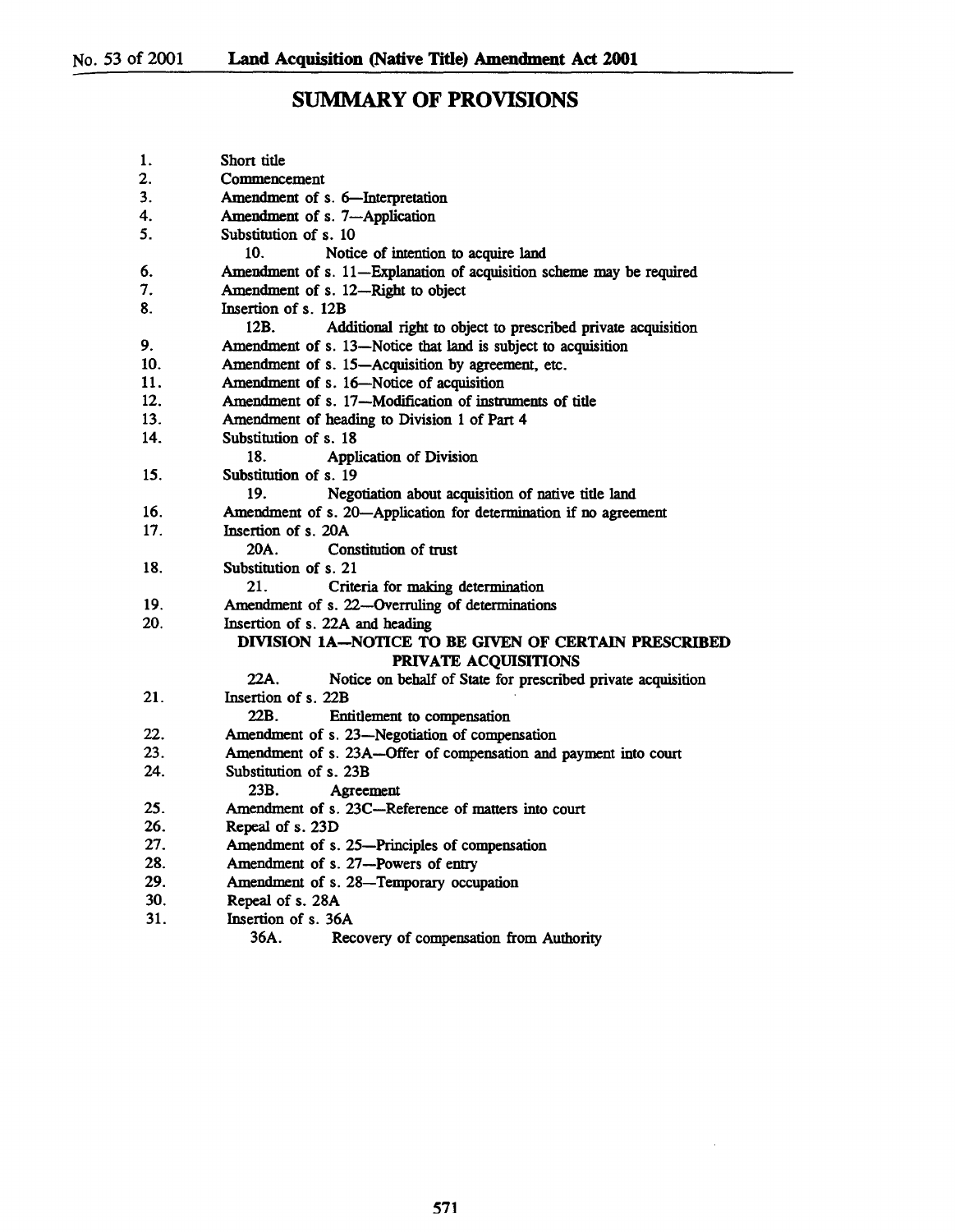### The Parliament of South Australia enacts as follows:

#### Short title

1. (1) This Act may be cited as the Land *Acquisition (Native Title) Amendment Act 2001.* 

(2) The Land *Acquisition Act* 1969 is referred to in this Act as "the principal Act".

#### Commencement

2. This Act will come into operation on a day to be fixed by proclamation.

## Amendment of s. 6-Interpretation

3. Section 6 of the principal Act is amended-

(a) by inserting before the definition of "Authority" in subsection (1) the following definition:

"acquisition project" means-

- (a) the acquisition or proposed acquisition of land under this Act; and
- *(b)* the development or use (or the proposed or expected development or use) of the land following its acquisition;;
- *(b)* by striking out the definition of "claimant" in subsection (1) and substituting the following definitions:

"claimant" means a person who has or asserts a claim to compensation under this Act;

"Commonwealth Registrar" means the Native Title Registrar appointed under Part 5 of the *Native Title Act* 1993 (Cwth);;

(c) by inserting after .the definition of "ERD Court" in subsection (1) the following definition;

"infrastructure facility" has the same meaning as in the *Native Title Act 1993*   $(Cwth)$ ;;

 $(d)$  by striking out from subsection  $(1)$  the definitions of "native title", "native title holder" and "native title land" and substituting the following definitions:

"native title"-for definitions relating to native title *see the Native Title (South Australia) Act 1994;* 

"owner" includes a person who holds native title in land;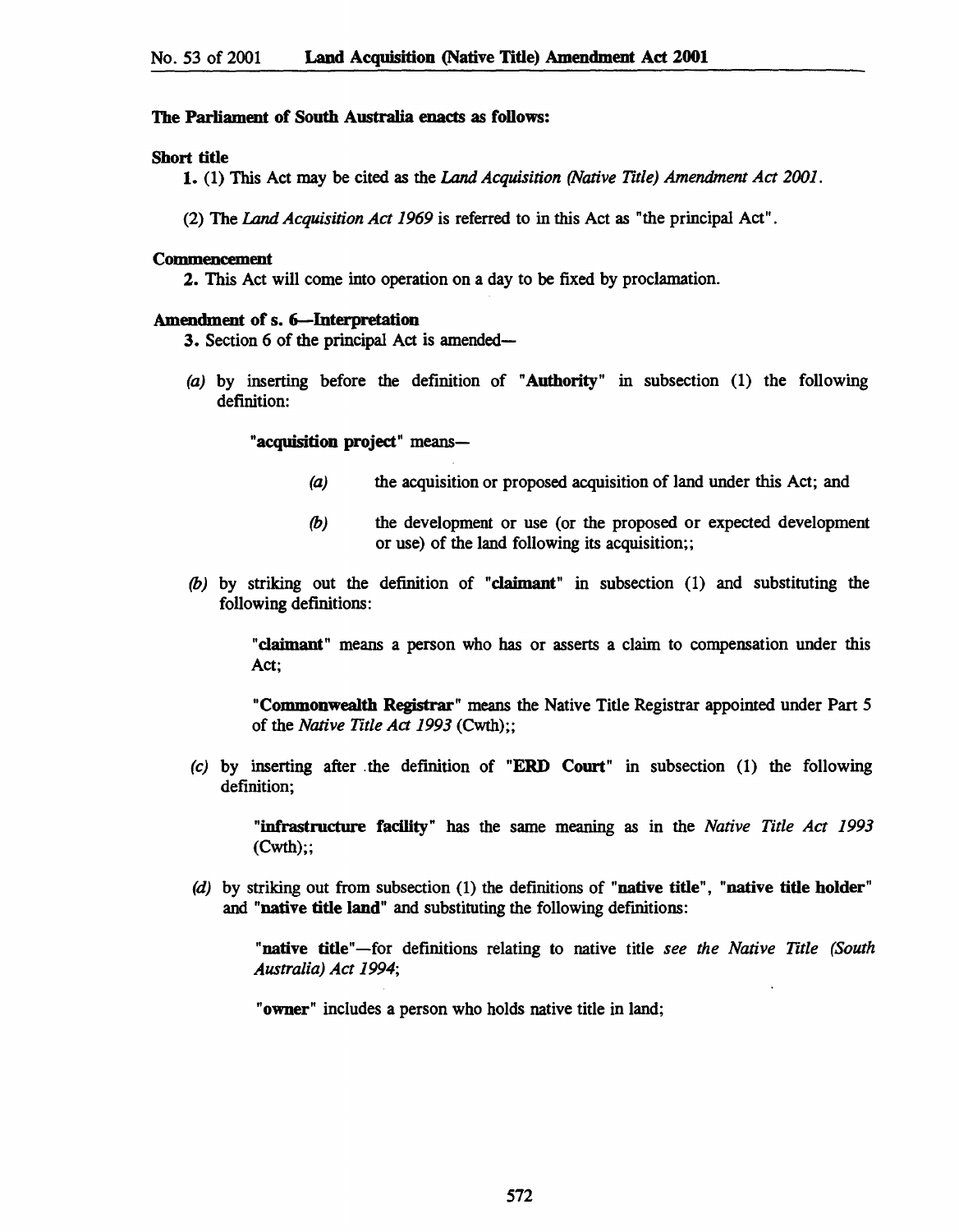"prescribed private acquisition" means-

- (a) an acquisition by the Crown or an instrumentality of the Crown of native title in land for the purpose of conferring rights or interests in relation to the land on a person other than the Crown or an instrumentality of the Crown so that an infrastructure facility may be provided; or
- *(b)* an acquisition by the Crown or an instrumentality of the Crown of native title in land wholly within a town or city for the purpose of conferring rights or interests on a person other than the Crown or an instrumentality of the Crown; or
- (c) an acquisition by the Crown or an instrumentality of the Crown of native title in land situated on the seaward side of the mean highwater mark of the sea for the purpose of conferring rights or interests on a person other than the Crown or an instrumentality of the Crown; or
- (d) an acquisition of native title in land that is neither made by the Crown or an instrumentality of the Crown nor made for the purpose of conferring rights or interests on the Crown or an instrumentality of the Crown;;
- (e) by inserting after the definition of "subject land" in subsection  $(1)$  the following definition:

"town or city" means an area in South Australia that is a town or city for the purposes of the *Native Title Act 1993* (Cwth).<sup>1</sup>

- $\frac{1}{1}$ . See section 251C of that Act.;
- *(f)* by inserting after subsection (2) the following subsection:

(3) A reference to the Crown or an instrumentality of the Crown in this Act is taken to have the same meaning as a reference to the State (so far as applicable to South Australia) in the *Native Title Act* 1993 (Cwth).

## Amendment of s. 7-Application

4. Section 7 of the principal Act is amended-

- (a) by striking out from subsection (2) "(except to the extent to which any Act may declare that a provision of this Act is inapplicable to the acquisition of land under that Act)";
- *(b)* by inserting after subsection (2) the following subsection:

(3) In its application to the acquisition of native title, this Act operates subject to the provisions of any relevant registered indigenous land use agreement under the *Native Title Act* 1993 (Cwth).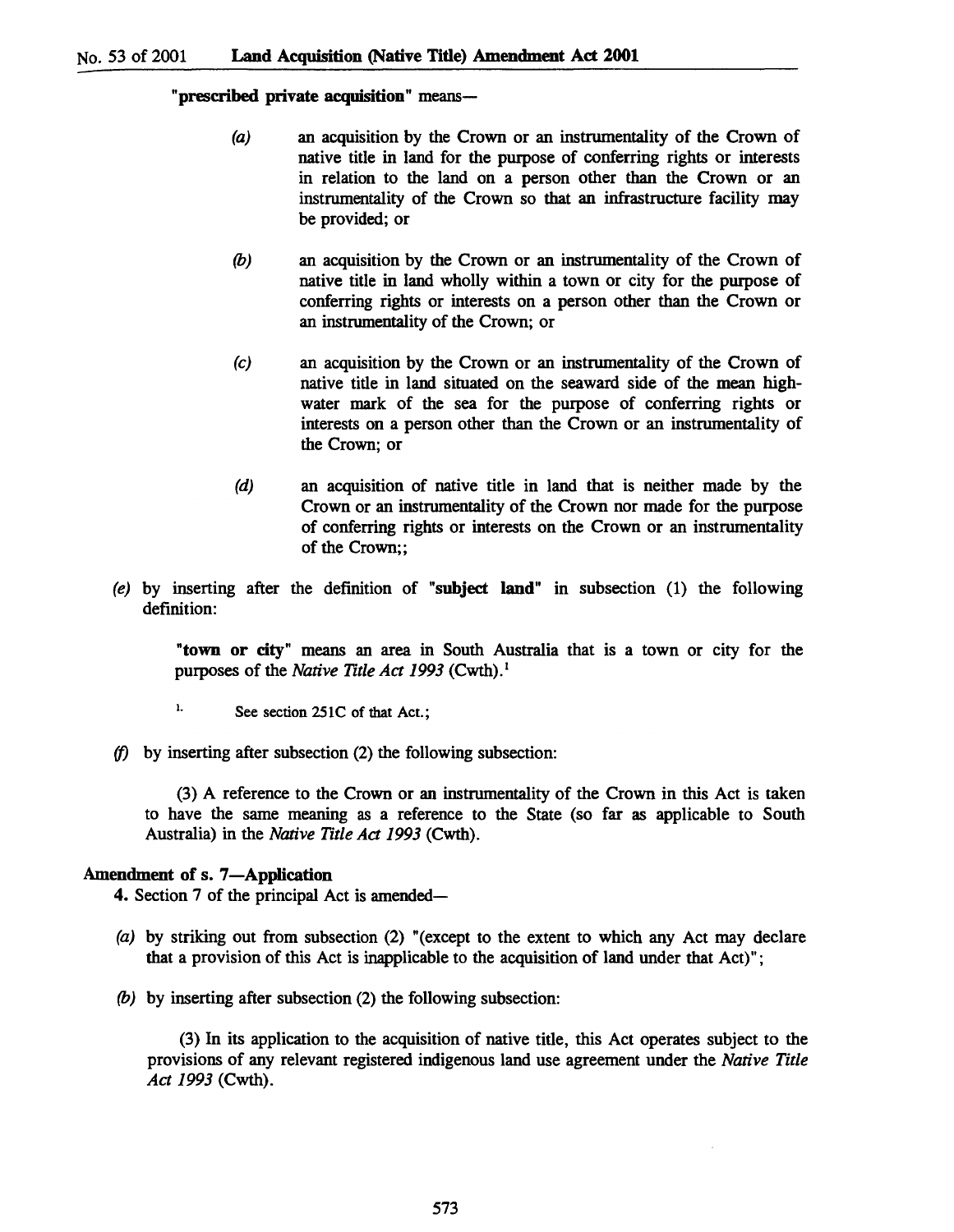## Substitution of s. 10

5. Section 10 of the principal Act is repealed and the following section is substituted:

## Notice of intention to acquire land

10. (1) If the Authority proposes to acquire land (other than native title), the Authority must give a notice of intention to acquire the land to each person whose interest in the land is subject to acquisition, or such of those persons as, after diligent inquiry, become known to the Authority.

(2) If the Authority proposes to acquire native title in land, the Authority must-

- (a) if there is a native title declaration for the land-give notice of intention to acquire the land to the registered representative of the native title holders and the relevant representative Aboriginal body;
- $(b)$  if there is no native title declaration for the land-
	- (i) give a notice of intention to acquire the land to all persons who hold, or may hold, native title in the land;' and
	- (ii) in a case to which Part 4 Division 1 applies-
		- (A) give a copy of the notice of intention to acquire the land to the Registrar of the ERD Court and the Commonwealth Registrar; and
		- (B) as soon as practicable after completing all requirements for service of the notice, give the Registrar of the ERD Court, the Commonwealth Registrar, the relevant representative Aboriginal body and any other prescribed persons a statutory declaration-
			- . specifying the steps that have been taken to effect service, the date of each step, and when the requirements for service were completed; and
			- . exhibiting any supporting materials required under the regulations.

(3) The notice of intention to acquire the land must comply with the following requirements:

- (a) it must define the subject land with reasonable particularity; and
- (b) if Part 4 Division 1 applies to the proposed acquisition-it must include a statement that Aboriginal groups who are not registered, and have not applied for registration, under the law of the State or the Commonwealth as holders of or claimants to native title in the land but want to participate in the negotiations must take the necessary steps under that law to become native title parties in relation to the relevant land within three months after service of the notice; and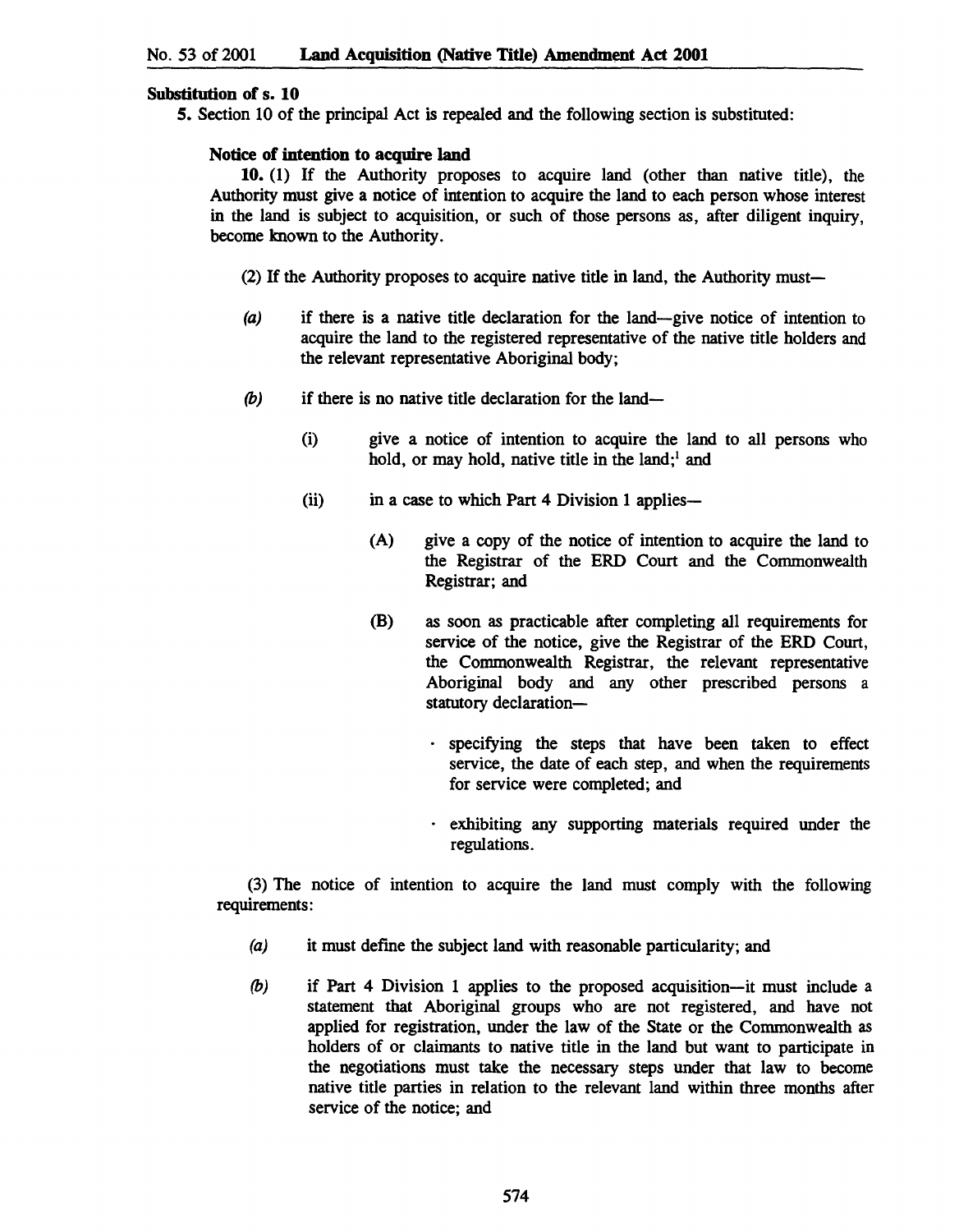- $(c)$  if
	- (i) the Authority is the Crown or an instrumentality of the Crown; and
	- (ii) the Authority proposes to acquire native title; and
	- (iii) the Authority does not propose to acquire the land for the purpose of conferring rights or interests on someone other than the Crown or an instrumentality of the Crown,

it must state that the purpose of the acquisition is to confer rights or interests in relation to the land on the Crown or an instrumentality of the Crown.

(4) If the Authority changes the boundaries of the land it proposes to acquire in any respect, the Authority must immediately serve a notice of amendment to the notice of intention to acquire the land on the same persons and in the same way as the notice of intention to acquire.

(5) However, a notice of amendment need not be given to a person who was given notice of intention to acquire the land if-

- (a) the notice of intention to acquire was given because the person held an interest in the land and the person no longer holds that interest; or
- (b) the notice of intention to acquire was given because the person claimed to hold an interest in the land and-
	- (i) the claim has been abandoned; or
	- (ii) a court has determined the claim and found that the claimant has no interest in the land.

(6) A notice of intention to acquire land does not bind the Authority to acquire the subject land.

<sup>1.</sup> For method of service see Part 5 *Native Title (South Australia) Act 1994*.

### Amendment of s. ll-Explanation of acquisition scheme may be required

6. Section 11 of the principal Act is amended by striking out paragraph  $(b)$  of subsection (2) and substituting the following paragraph:

- (b) the relevant representative Aboriginal body is taken to have an interest in the land if-
	- (i) the land is native title land; and
	- (ii) there is no native title declaration for the land; and
	- (iii)
		- (A) there are no registered representatives of claimants to native title in the land; or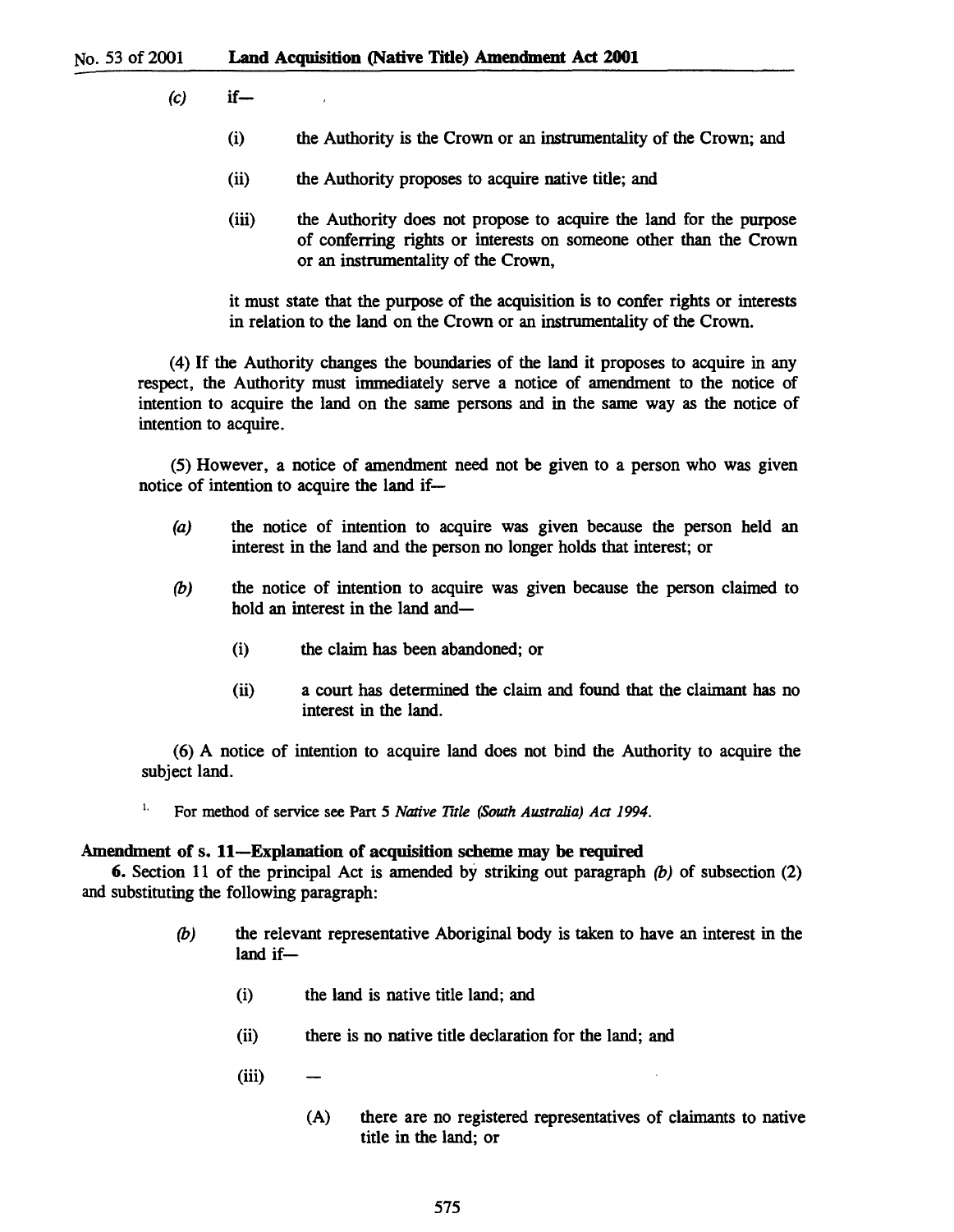(B) an Aboriginal group that claims to hold native title in the land and for which there is no registered representative has, in accordance with the regulations, authorised the representative Aboriginal body to act on its behalf.

#### Amendment of s. 12-Right to object

7. Section 12 of the principal Act is amended by striking out paragraph *(b)* of subsection (2) and substituting the following paragraph:

- *(b)* the relevant representative Aboriginal body is taken to have an interest in the  $land if$  $-$ 
	- (i) the land is native title land; and
	- (ii) there is no native title declaration for the land; and
	- (iii)
		- (A) there are no registered representatives of claimants to native title in the land; or
		- (B) an Aboriginal group that claims to hold native title in the land and for which there is no registered representative has, in accordance with the regulations, authorised the representative Aboriginal body to act on its behalf.

## Insertion of s. 12B

8. The following section is inserted after section 12A of the principal Act:

#### Additional right to object to prescribed private acquisition<sup>1</sup>

12B. (1) Native title parties may, by written notice to the Minister, object to a prescribed private acquisition so far as it affects their registered native title rights.

(2) An objection under subsection (1) must be made within two months after notice of intention to acquire the land is given or, if an explanation of the reasons for the acquisition is required, within two months after the explanation is provided.

(3) The Minister must consult any native title parties who object under subsection (1) about ways of minimising the impact of the acquisition project on registered native title rights and, if relevant, access to the land.

(4) The Attorney-General must, at the request of a native title party who has made an objection under this section, appoint an independent person or body to hear the objection.

#### *Example-*

The Attorney-General might appoint a Judge of the ERD Court or a native title commissioner to hear the objection.

(5) Before making such an appointment, the Attorney-General must consult the Minister and the native title party.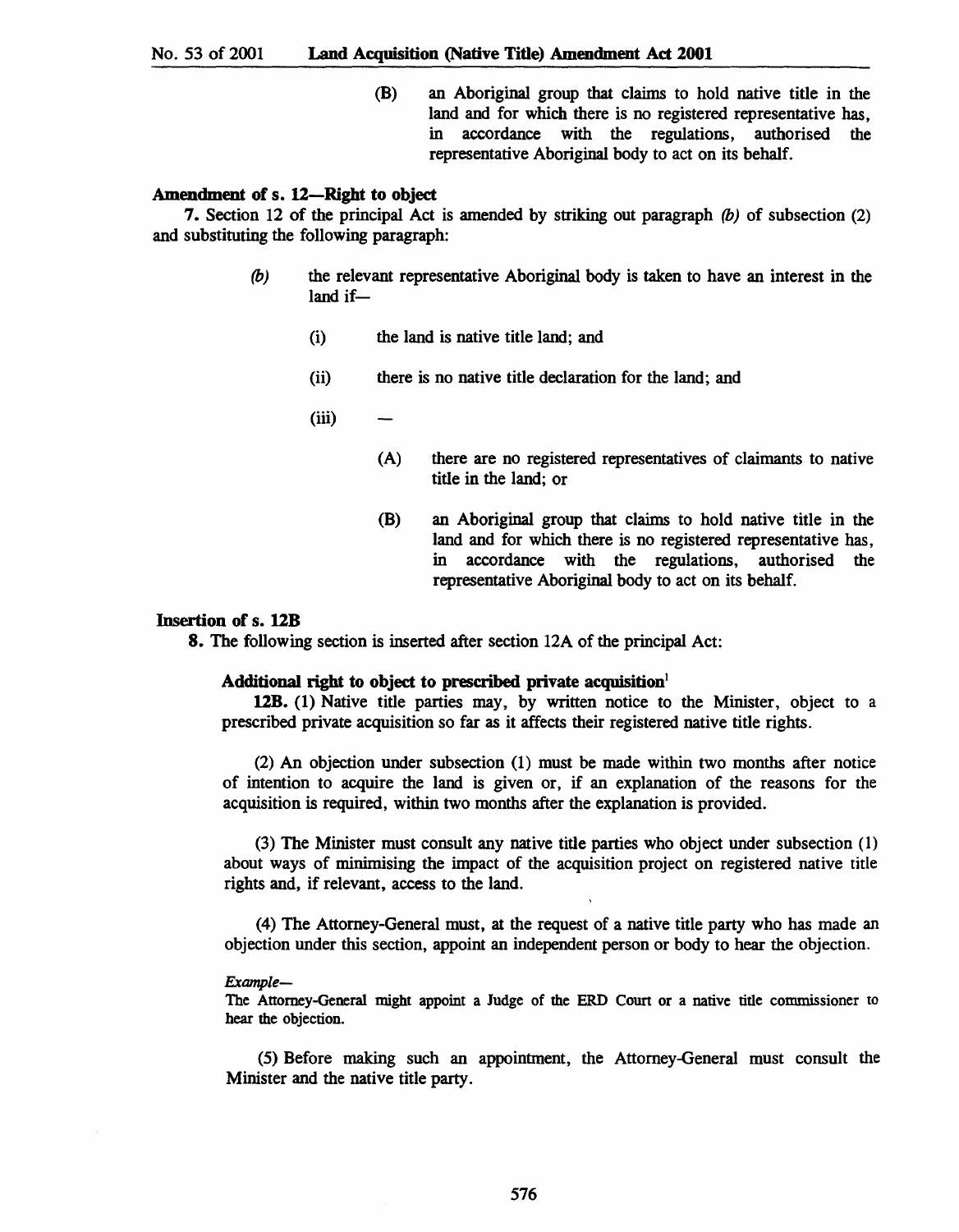(6) If the independent person or body hearing an objection under this section makes a detennination upholding the objection, or that contains conditions about the acquisition that relate to registered native title rights, the detennination must be complied with unless-

- (a) the Minister responsible for indigenous affairs is consulted; and
- *(b)* the consultation is taken into account; and
- (c) it is in the interests of the State not to comply with the recommendation.
- (7) For the purposes of this section-

"determination" includes recommendation;

"in the interests of the State" includes-

- (a) for the social or economic benefit of the State (including Aboriginal peoples); and
- (b) in the interests of the relevant region or locality in the State;

"Minister" means the Minister responsible for the administration of the Act under which the Authority in question is empowered to make the proposed acquisition.

1. Compare section 24MD(6B) of the *Native Title Act* 1993 (Cwth).

#### Amendment of s. 13-Notice that land is subject to acquisition

9. Section 13 of the principal Act is amended by striking out subsection (1) and substituting the following subsection:

- (1) This section applies only in respect of land that-
- *(a)* has not been brought under the provisions of the *Real Property Act 1886;*  and
- *(b)* is not native title land.

## Amendment of s. 15-Acquisition by agreement, etc.

10. Section 15 of the principal Act is amended-

- (a) by inserting after subsection (1) the following footnote to subsection (1):
	- <sup>1.</sup> If, in a case to which Part 4 Division 1 applies, the Authority is to acquire native title in land by agreement. the agreement may include a statement to the effect that the surrender of native title under the agreement is intended to extinguish the native title. See section 24MD(2A) of the *Native Title Act* 1993 (Cwth).;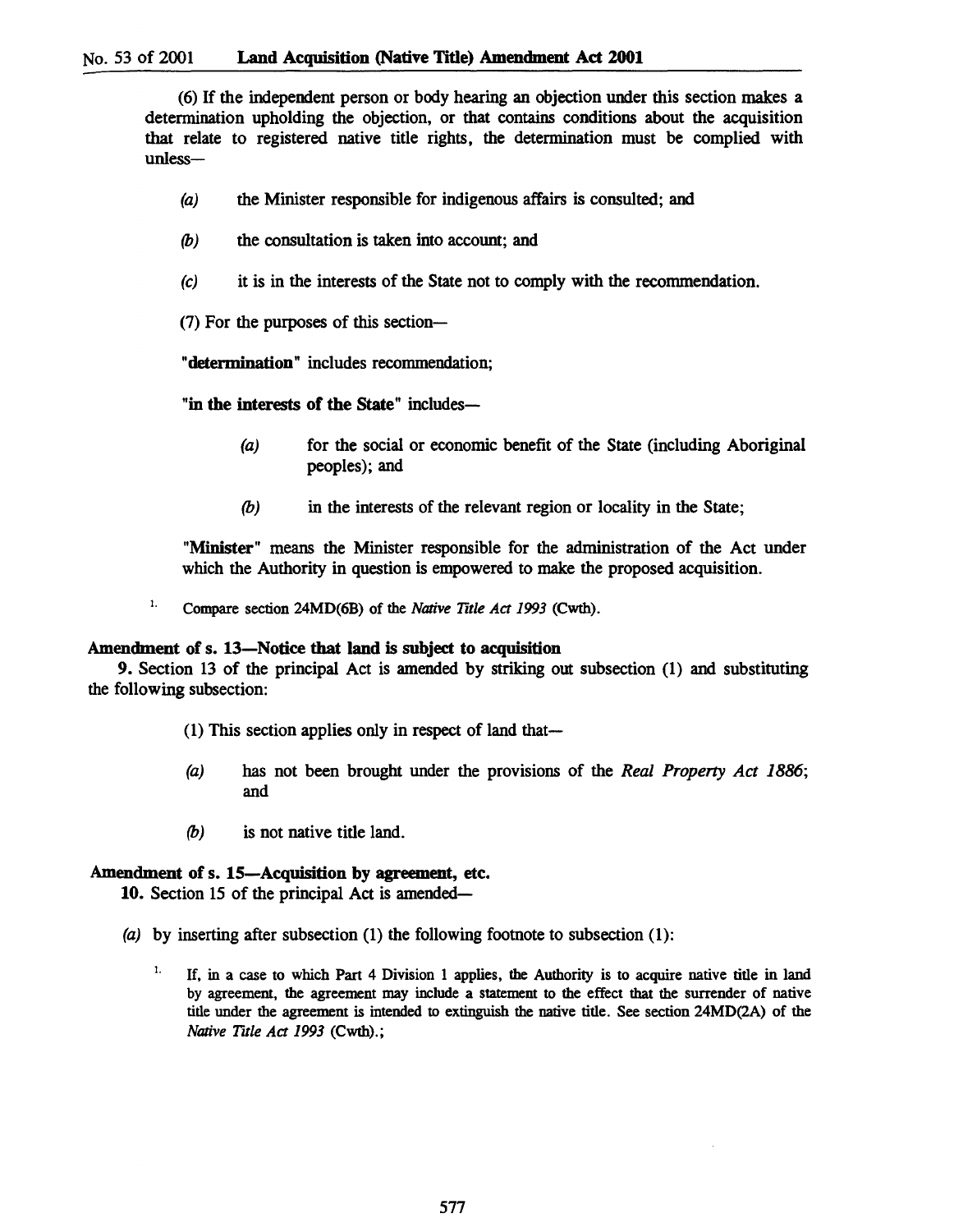*(b)* by striking out subsection (3) and substituting the following subsection:

(3) If the Authority decides not to proceed with the acquisition of land, it must give notice of the decision to the same persons and in the same way as the notice of intention to acquire the land but notice need not be given to a person who was given notice of intention to acquire the land if-

- (a) the notice was given because the person held an interest in the land and the person no longer holds that interest; or
- *(b)* the notice was given because the person claimed to hold an interest in the land and-
	- (i) the claim has been abandoned; or
	- (ii) a court has determined the claim and found that the claimant has no interest in the land.;
- (e) by striking out from subsection (4) "12 months after notice of intention to acquire the land was given, or within a longer period agreed between the Authority and the interested parties or decided by the Court" and substituting "18 months or a longer period fixed under subsection (4a)";
- (d) by inserting after subsection (4) the following subsection:

(4a) The period for acquisition of the land may be extended as follows:

- (a) the Authority may, by agreement with the interested parties, extend the period by agreement;
- *(b)* the Court (ie the Land and Valuation Court) may, on application by the Authority or an interested party, extend the period;
- $(c)$  in the case of a proposed acquisition of native title-
	- (i) the ERD Court may, on application by the Authority or an interested party, extend the period;
	- (ii) the Minister may, by notice in the *Gazette,* extend the period if satisfied that the extension is necessary to allow adequate time for negotiation. ;
- *(e)* by striking out from subsection (5) "three months" and substituting "6 months";
- $(f)$  by inserting after subsection (5) the following subsection:

(Sa) A native title party registered as a claimant to native title in land has sufficient interest in the land to bring a claim for compensation under subsection (5).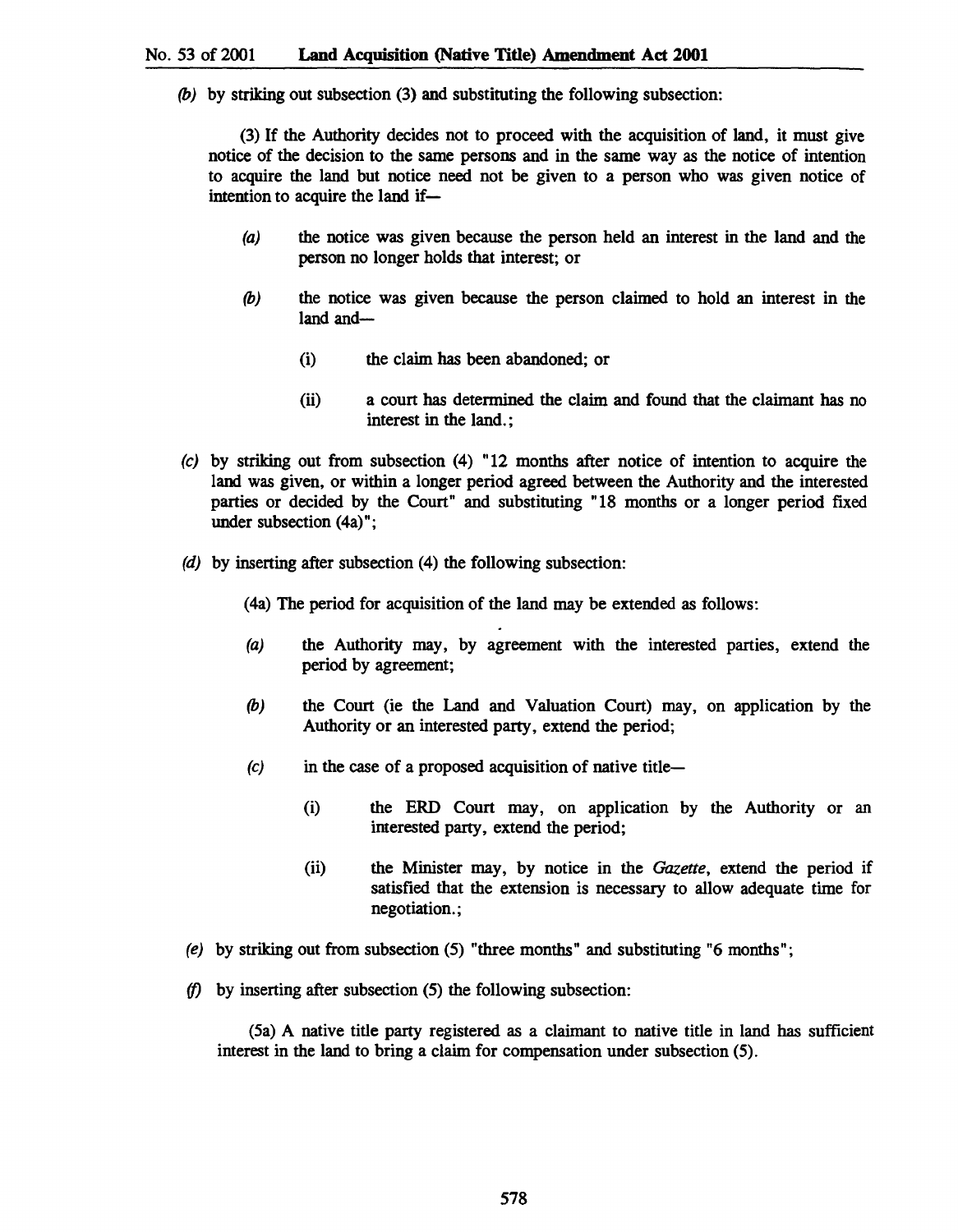## Amendment of s. 16-Notice of acquisition

11. Section 16 of the principal Act is amended-

(a) by striking out subsections  $(1)$  and  $(1a)$  and substituting the following subsection:

(1) Subject to this Act!, the Authority may, at least three months after the last occasion on which a notice of intention to acquire was given but before the period for acquisition of the land comes to an end<sup>2</sup>, publish a notice of acquisition in the *Gazette*.

- 1. See in particular Division 1 of Part 4 which imposes limitations on the acquisition of native title in land in certain circumstances.
- 2. The period for acquisition of the land is the period of 18 months after the notice of intention to acquire was given (see section  $15(4)$ ) or a longer period fixed under section  $15(4a)$ .;
- (b) by inserting the following footnote to subsection  $(2)$ :
	- <sup>1.</sup> The acquisition of land under this section extinguishes native title to the extent permitted by the *Native TItle Act* 1993 (Cwth) *(see* sections 24MD(2), (2A) and (3».;
- (c) by striking out subsections (3a) and (3b);
- (d) by striking out subsection (5) and substituting the following subsections:

(5) The Authority must have the notice of acquisition published in a newspaper circulating generally throughout the State.

(Sa) The Authority must also give notice of the acquisition to the same persons and in the same way as the notice of intention to acquire the land but notice need not be given to a person who was given notice of intention to acquire the land if-

- (a) the notice was given because the person held an interest in the land and the person no longer holds that interest; or
- (b) the notice was given because the person claimed to hold an interest in the land and-
	- (i) the claim has been abandoned; or
	- (ii) a court has determined the claim and found that the claimant has no interest in the land.

#### Amendment of s. 17-Modification of instruments of title

12. Section 17 of the principal Act is amended by striking out from subsection (2) "native title land" and substituting "native title in land".

## Amendment of heading to Division 1 of Part 4

13. The heading to Division 1 of Part 4 of the principal Act is amended by inserting "IN" after "NATIVE TITLE".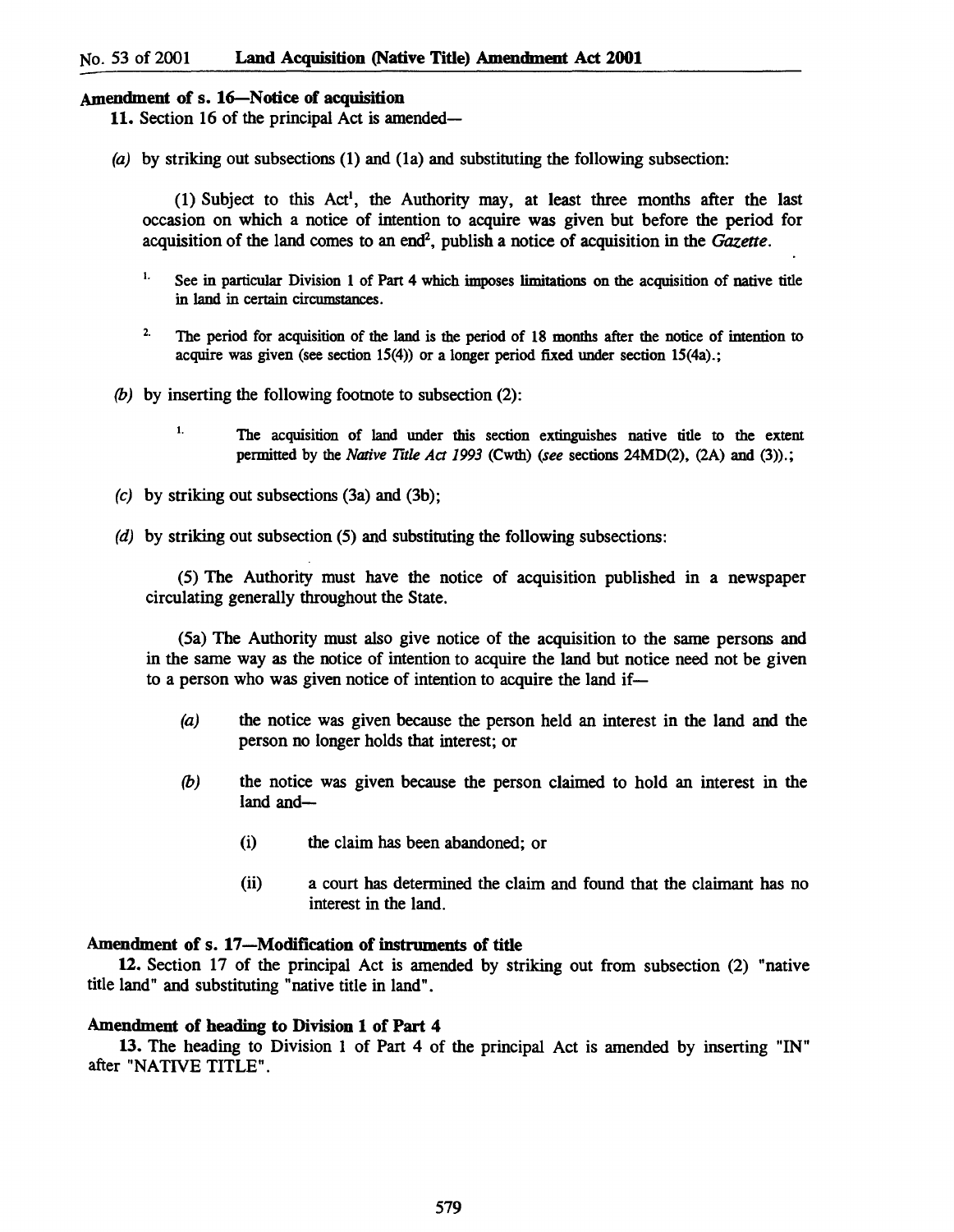## Substitution of s. 18

14. Section 18 of the principal Act is repealed and the following section is substituted:

# Application of Division

18. (1) This Division applies to a proposed acquisition of native title in the following circumstances:

- (a) the acquisition is to be made by the Crown or an instrumentality of the Crown for the purpose of conferring rights or interests on a person other than the Crown or an instrumentality of the Crown; and
- *(b)* the proposed acquisition is not a prescribed private acquisition.

(2) A proposed acquisition of native title to which this Division applies may only proceed subject to this Division.

## Substitution of s. 19

15. Section 19 of the principal Act is repealed and the following section is substituted:

## Negotiation about acquisition of native title in land

19. (1) If native title in land is to be acquired, the Authority must, after giving notice of intention to acquire land and before publishing a notice of acquisition of the land, negotiate in good faith with the appropriate native title parties (if any) in an attempt to reach agreement about the acquisition of the native title in the land.

(2) The obligation to negotiate does not extend to matters unrelated to the effect of the acquisition project on the registered native title rights of the native title parties.

(3) If any of the negotiating parties requests the ERD Court to do so, the Court must mediate between the parties to assist in obtaining their agreement.

(4) If agreement is reached, the agreement must be filed in the Court.

(5) The parties to an agreement fIled in the Court under subsection (4) may direct that the agreement or a particular part of the agreement be kept confidential and, if such a direction is given, the agreement or the relevant part of the agreement is not to be available for inspection except by permission of the Court.

(6) If the appropriate native title parties have made or established distinct claims or entitlements to native title in relation to the land to which the proposed agreement is to relate, the agreement may consist of-

- (a) a single agreement with all the appropriate native title parties; or
- *(b)* a series of agreements with one or more of the appropriate native title parties so that they are all party to at least one of the agreements.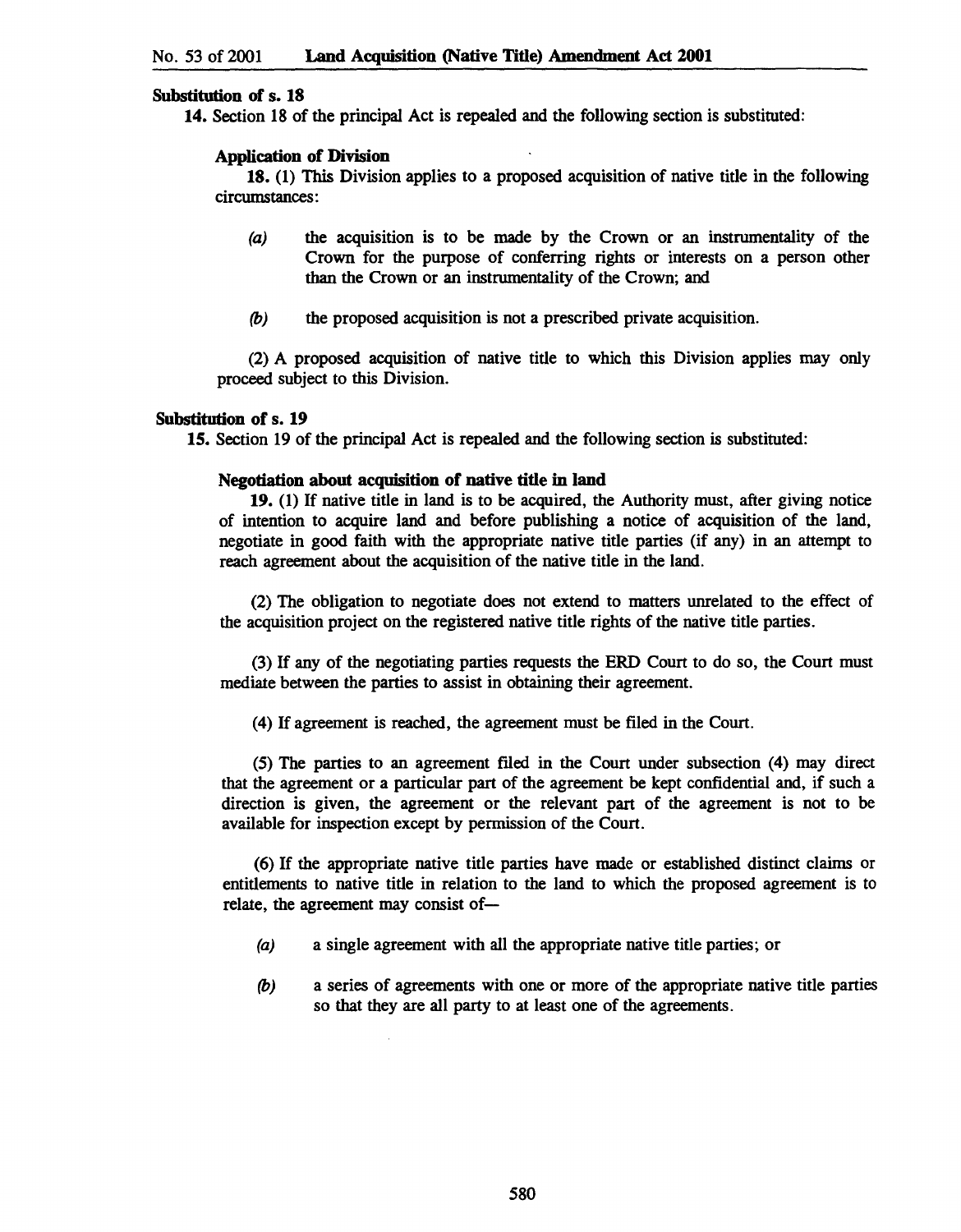$(7)$  In this section-

"appropriate native title parties" are the native title parties registered as holders of, or claimants to, native title in the land on the relevant date who continue to be so registered throughout the course of the negotiations including such native title parties registered initially as claimants to native title but later registered as holders of native title during the course of the negotiations, but not including native title parties whose application for a native title declaration was made less than one month before the relevant date;

"relevant date" means the date falling four months after notice of intention to acquire the land is given under section 10(2).

## Amendment of s. 20—Application for determination if no agreement

16. Section 20 of the principal Act is amended-

- (a) by striking out from subsection (2) "(but compensation is not to be determined at this stage)" and substituting "(but a final determination of compensation cannot be made at this stage)";
- *(b)* by striking out subsection (3) and substituting the following subsections:
	- $(3)$  A determination may, if the parties agree—
	- (a) reserve a question that is not reasonably capable of being determined immediately for further negotiation between the parties; or
	- *(b)* provide for determination of such a question by arbitration or in some other specified manner.

(4) If a question is referred to arbitration or some other form of non-judicial dispute resolution, and procedural or other difficulties arise, the ERD Court may—

- (a) give directions to resolve the difficulties; or
- *(b)* remove the dispute into the ERD Court and resolve the question itself.

(5) If, on an application under this section, the ERD Court is satisfied that the Authority has not negotiated in good faith, the Court must not make a determination on the application in favour of the Authority.

(6) An application under this section does not prevent negotiations from continuing between the Authority and the native title parties and, if agreement is reached between them before the ERD Court makes its determination, the application lapses.

(7) The ERD Court must make its determination under this section as quickly as practicable.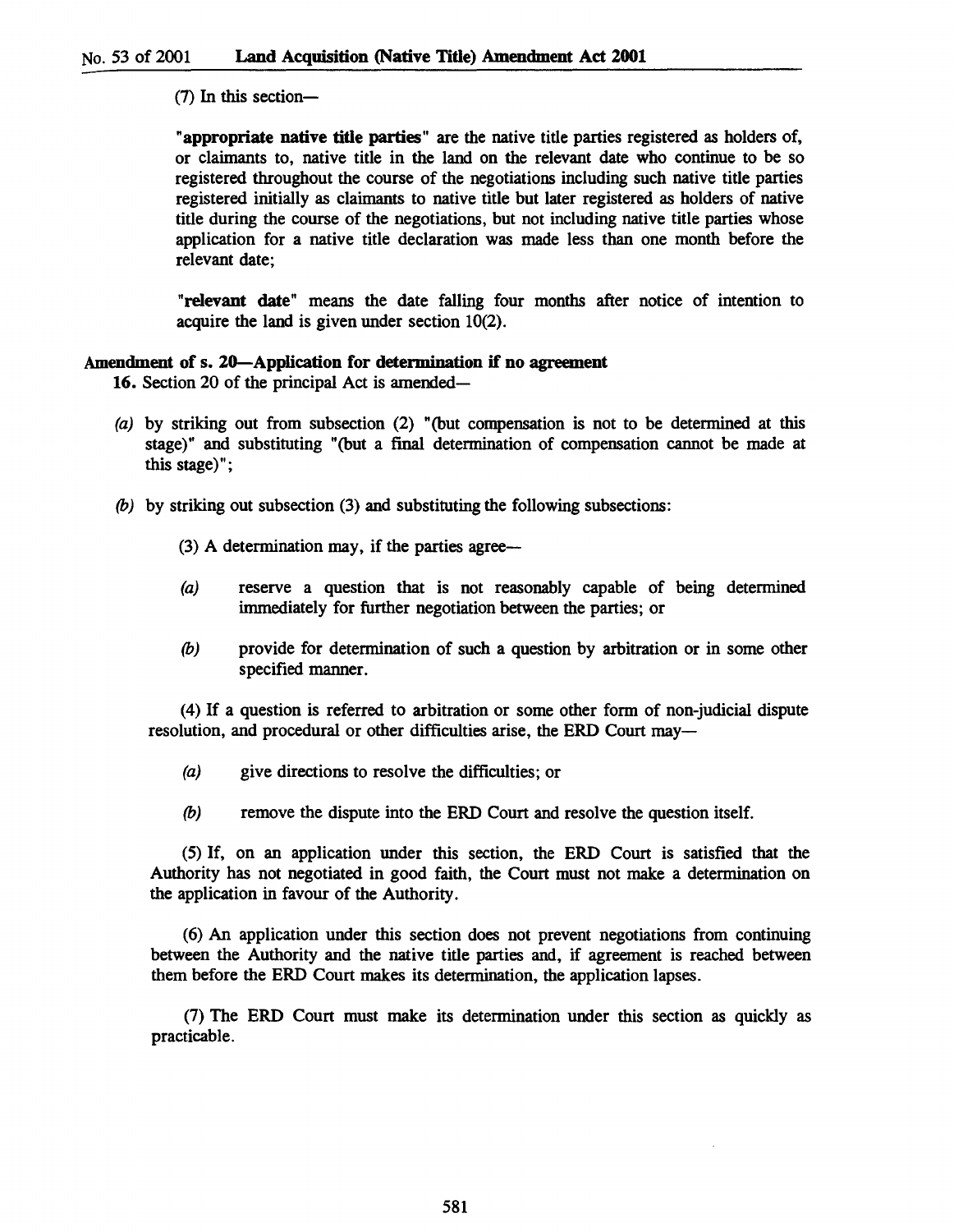## Insertion of s. 20A

17. The following section is inserted after section 20 of the principal Act:

#### Constitution of trust

20A. (1) If-

- (a) negotiations under this Division lead to an agreement that an amount is to be paid by the Authority and held in trust under this section for those who ultimately establish a claim to native title in the subject land; or
- (b) a determination under this Division (by the Court or the Minister) requires that an amount is to be paid by the Authority and held in trust under this section for those who ultimately establish a claim to native title in the subject land,

the relevant amount is to be paid into the ERD Court.

(2) On receipt of an amount paid into court under this section, the ERD Court is to establish, by order, a trust under which the relevant amount is to be held in trust for those who ultimately establish a claim to native title in the subject land.

(3) Subject to any order of the ERD Court under subsection (4), the amount held on trust is to be dealt with as follows:

- (a) if native title is established and compensation is awarded or agreed that is equal to, or greater than, the amount held in trust-that amount is to be paid out, in its entirety, to the holders (or former holders) of native title in the subject land;
- (b) if native title is established and compensation is awarded or agreed that is less than the amount held in trust-the compensation is to be paid out of the amount held on trust and the balance is to be paid to the Authority;
- (e) if a native title declaration establishes that the land was not (before the acquisition) subject to native title-the amount is to be paid out, in its entirety, to the Authority;
- $(d)$  if
	- (i) at least 6 years (or a longer period determined by the ERD Court in a particular case) have passed since the constitution of the trust; and
	- (ii) a balance remains in the trust fund to which no native title party has established an entitlement; and
	- (iii) there is no claim to native title in the subject land,

the balance is to be paid to the Authority.

(4) The ERD Court may, on its own initiative or on application by an interested person-

(a) make orders for the disposition of money held on trust under this section; or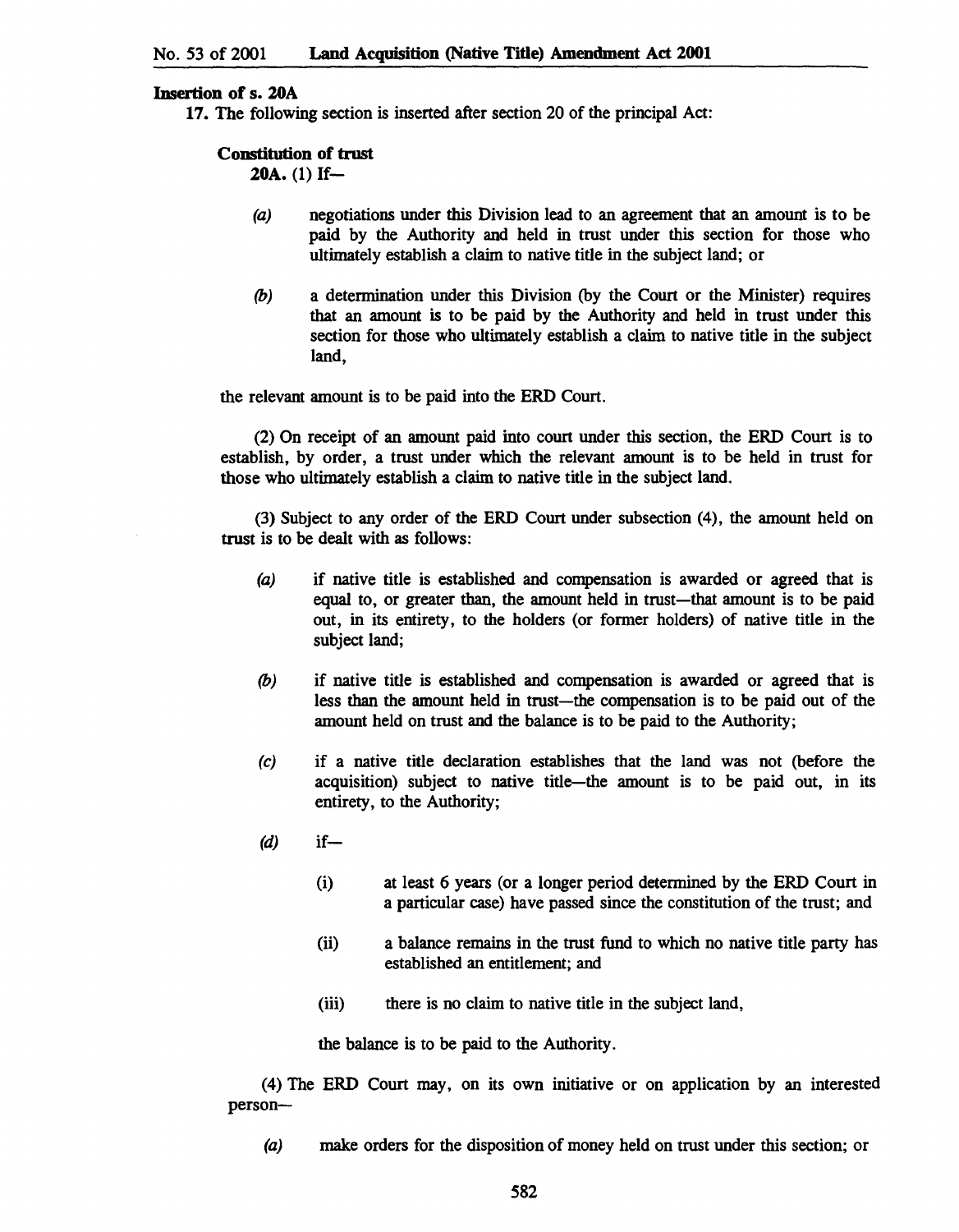(b) resolve any question about payment of an amount held on trust under this section.

## Substitution of s. 21

18. Section 21 of the principal Act is repealed and the following section is substituted:

#### Criteria for making determination

21. (1) In making its determination, the ERD Court must take into account the following:

- $(a)$  the effect of the acquisition project on-
	- (i) the enjoyment by the native title parties of their registered native title rights; and
	- (ii) the way of life, culture and traditions of any of those parties; and
	- (iii) the development of the social, cultural and economic structures of any of those parties; and
	- (iv) the freedom of access by any of those parties to the land concerned and their freedom to carry out rites, ceremonies or other activities of cultural significance on the land in accordance with their traditions; and
	- (v) any area or site, on the land concerned, of particular significance to the native title parties in accordance with their traditions;
- (b) the interests, proposals, opinions or wishes of the native title parties in relation to the management, use or control of the land in relation to which the native title parties hold or claim registered native title rights that will be affected by the acquisition project;
- (e) the economic or other significance of the acquisition project to Australia, to the State, to the area in which the land is located and to Aboriginal peoples who live in that area;
- (d) any public interest in the acquisition project proceeding;
- (e) any other matter the ERD Court considers relevant.

(2) In determining the effect of the acquisition project as mentioned in subsection  $(1)(a)$ , the ERD Court must take into account the nature and extent of-

- (a) existing non-native title rights and interests in the land; and
- (b) existing use of the land by persons other than the native title parties.

(3) This section does not affect the operation of another law of the State or the Commonwealth for the preservation or protection of areas or sites of particular significance to Aboriginal people.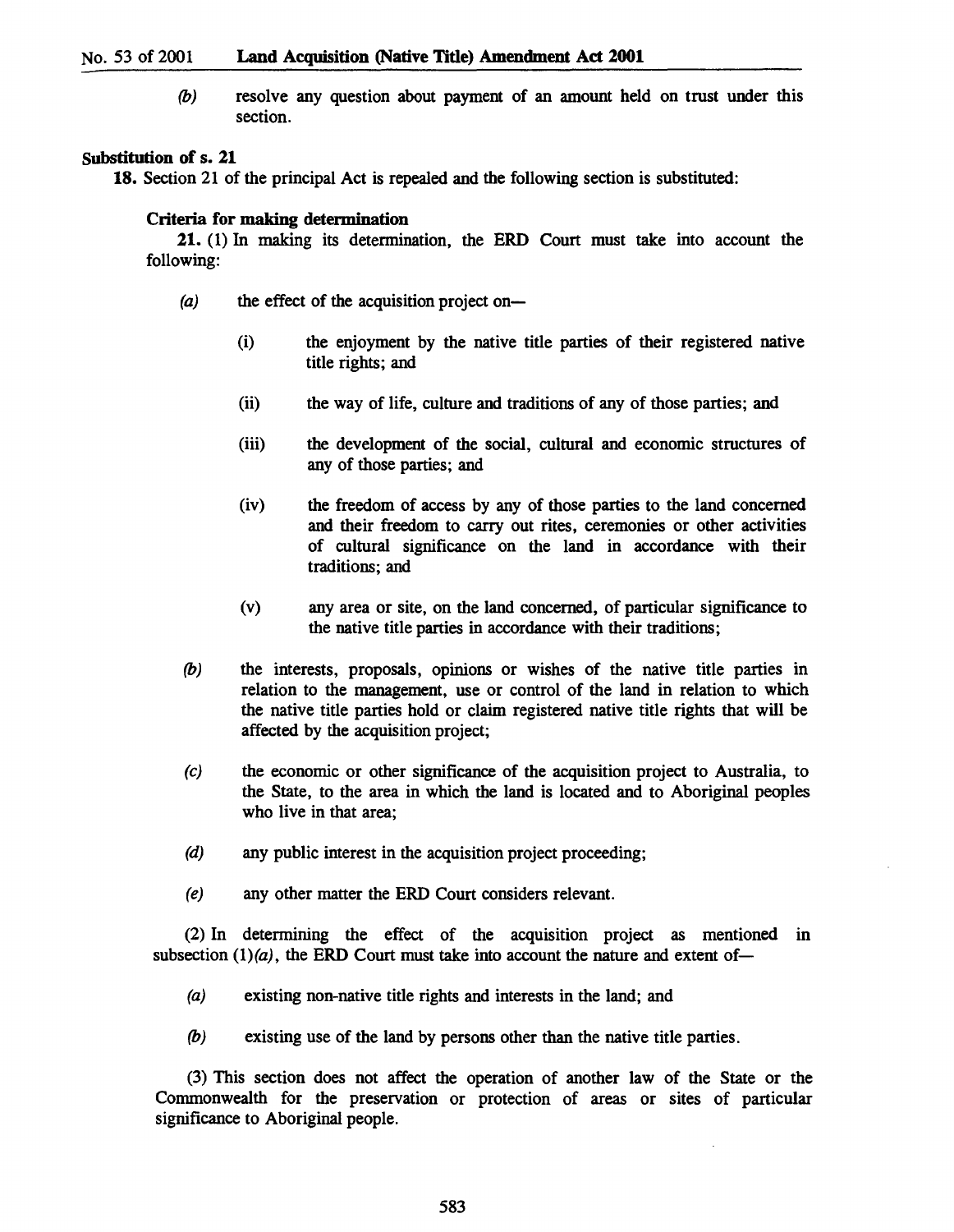(4) Before making its determination, the ERD Court must ascertain whether there is agreement between the parties on issues relevant to the determination and, if all the parties consent, the ERD Court-

- (a) must take into account the agreement of the parties on issues relevant to the determination; and
- *(b)* need not take into account the matters mentioned in subsection (1) to the extent they raise issues on which agreement has been reached.

#### Amendment of s. 22--Overruling of determinations

19. Section 22 of the principal Act is amended by inserting in subsection (1) "or in the national interest" after "State".

#### Insertion of s. 22A and heading

20. The following heading and section are inserted after section 22 of the principal Act:

# DIVISION lA-NOTICE TO BE GIVEN OF CERTAIN PRESCRIBED PRIVATE ACQUISITIONS

#### Notice on behalf of State for prescribed private acquisition!

22A. When an Authority that is neither the Crown nor an instrumentality of the Crown is required to give a notice under this Act in relation to a prescribed private acquisition, the Authority must, on behalf of the State, give any additional notice required under the *Native Title Act* 1993 (Cwth).

 $<sup>1</sup>$ . See section 24MD(6B).</sup>

#### Insertion of s. 22B

21. The following section is inserted in the principal Act immediately after the heading to Division 2 of Part 4:

## Entitlement to compensation

22B. Subject to this Act, a person is entitled to compensation for the acquisition of land under this Act if-

- (a) the person's interest in land is divested or diminished by the acquisition; or
- *(b)* the enjoyment of the person's interest in land is adversely affected by the acquisition.

## Amendment of s. 23-Negotiation of compensation

22. Section 23 of the principal Act is amended-

- (a) by striking out subsection (2);
- *(b)* by striking out from subsection (4) ", and must consider any request made by a party to the negotiations for, " ;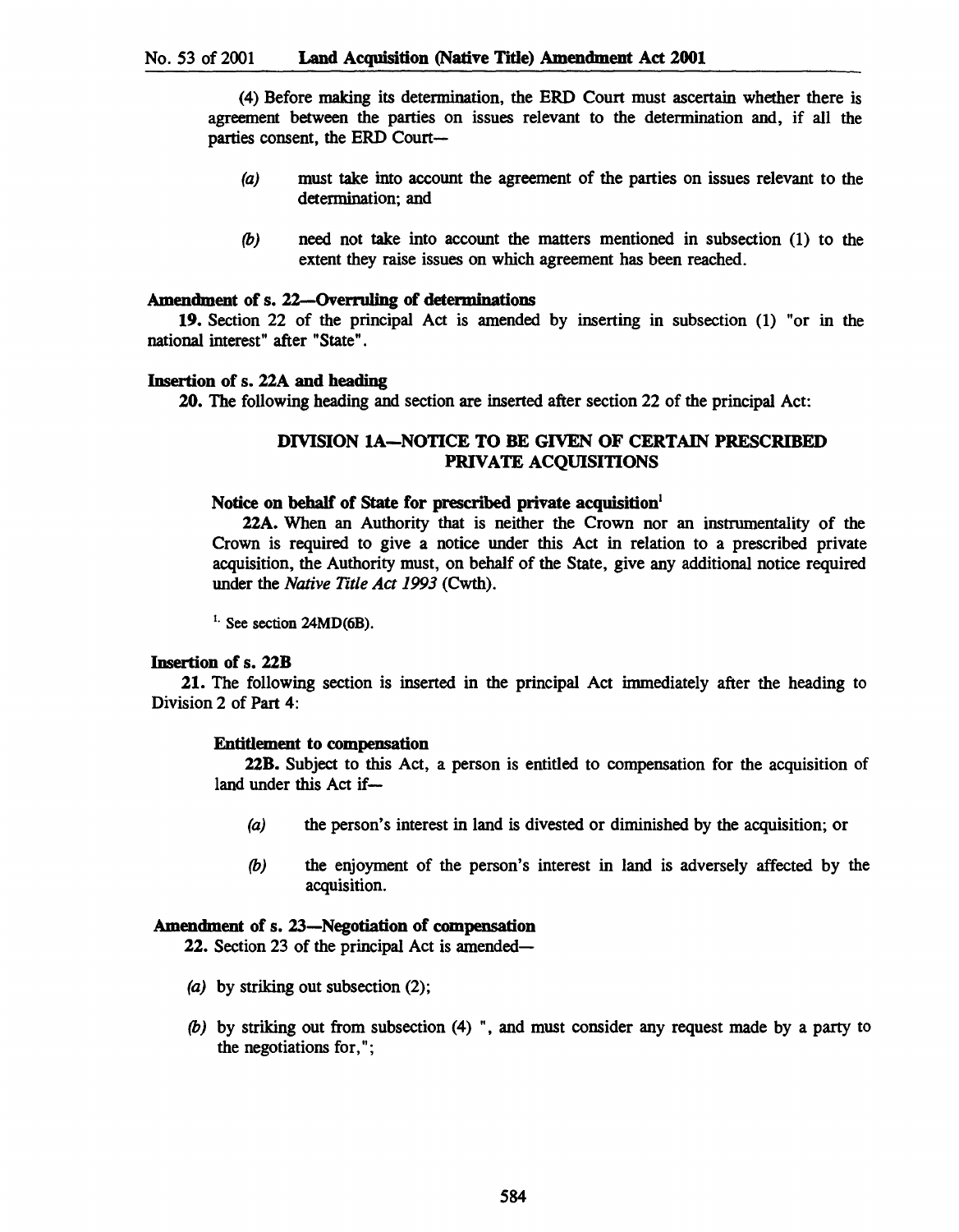(c) by inserting after subsection (4) the following subsections:

(5) If a party to the negotiations who is the holder of native title in the land requests non-monetary compensation, the Authority must-

(a) consider the request; and

(b) negotiate in good faith with the party in relation to the request.

(6) The Authority's liability to pay compensation under this Act for the acquisition of land is reduced by the value of non-monetary compensation provided at the request of, or by agreement with, the person to whom the liability is owed.

#### Amendment of s. 23A-Offer of compensation and payment into court

23. Section 23A of the principal Act is amended by inserting after subsection (3) the following subsection:

(3a) However, if the Authority has already paid an amount into the ERD Court under Division 1 in relation to the proposed acquisition, the Authority is required only to pay into the Court the amount (if any) by which the amount of the offer exceeds the amount already paid into the ERD Court.

#### Substitution of s. 23B

24. Section 23B of the principal Act is repealed and the following section is substituted:

#### Agreement

23B. (1) If agreement about compensation is reached by the negotiating parties, the Authority must file a copy of the agreement in the Court.

(2) The Court may, on application by a party to an agreement filed in the Court under this section, make orders to give effect to the agreement.

## Amendment of s. 23C-Reference of matters into court

25. Section 23C of the principal Act is amended-

(a) by striking out subsections (1) and (2) and substituting the following subsections:

(1) The Authority or a claimant may refer a question arising in the course of negotiations into Court.

(2) On the reference of a matter into the Court, the Court may-

- (a) if of the opinion that the question should be the subject of further negotiation-adjourn the matter to allow further negotiation to take place; or
- (b) make any order necessary to resolve the question.;

(b) by inserting after "the Court may" in subsection  $(3)(a)$ ", subject to subsection  $(4)$ ,";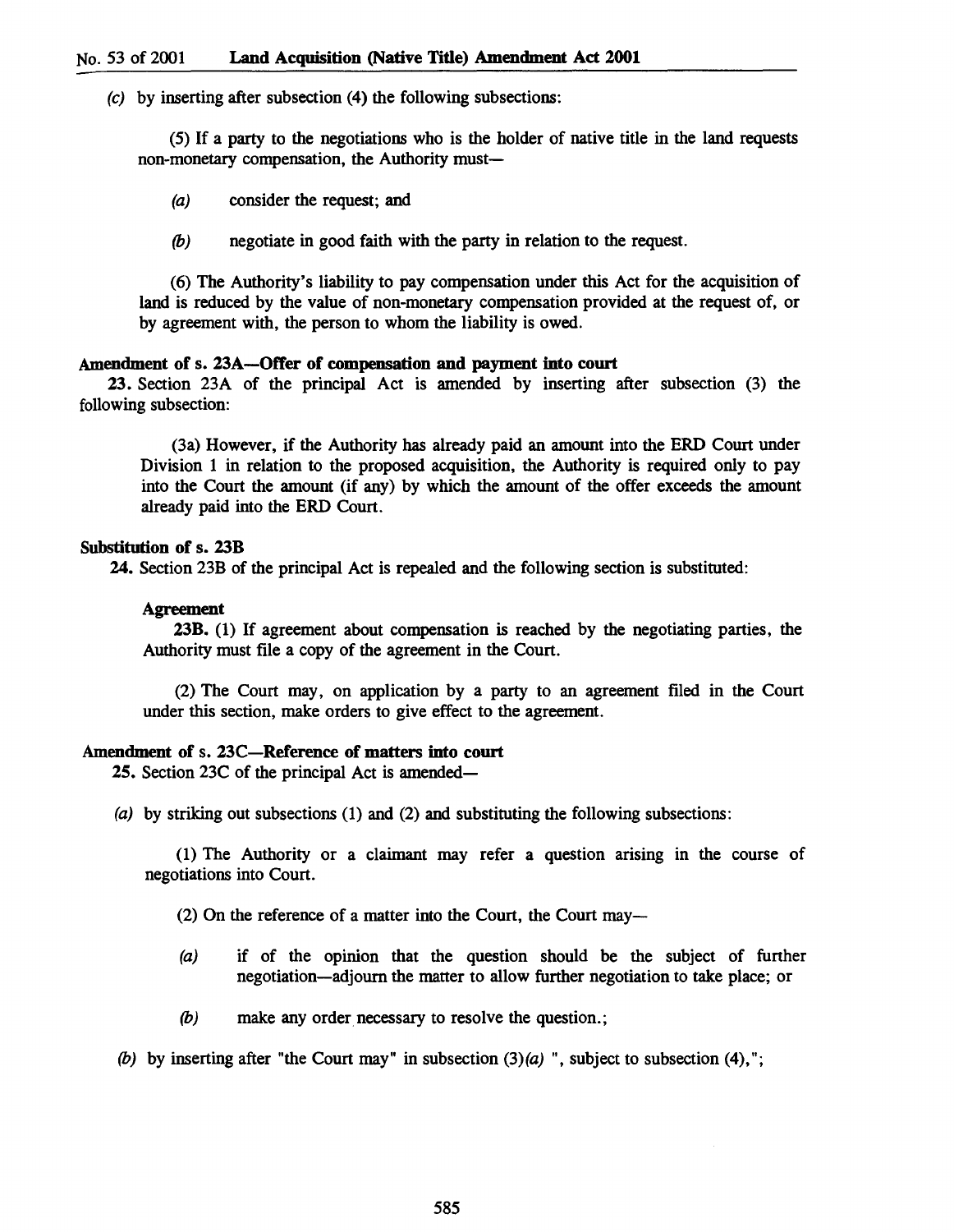(e) by inserting after subsection (3) the following subsections:

(4) If a claimant claims compensation on the basis that native title exists or existed in the subject land but the existence of the native title has not been established by a native title declaration, the Court will not itself proceed to determine the native title question but-

- (a) if the Authority does not dispute that native title exists or exists in the subject land as claimed-determine the claim for compensation on the basis that native title exists or existed as the claimant asserts; or
- *(b)* if the claim to native title in the subject land is disputed-defer consideration of the matter-
	- (i) to allow the claimant a reasonable opportunity to make a native title claim under the appropriate law of the Commonwealth or the State; and
	- (ii) if a native title claim is made, to allow time for the resolution of the claim.

(5) If a claimant fails to avail itself of an opportunity allowed under subsection (4), the Court may reject the claim for compensation (but the rejection of a claim under this subsection does not preclude a further claim for compensation if the claimant's claim to hold native title in the subject land is later established).

#### Repeal of s. 23D

26. Section 23D of the principal Act is repealed.

## Amendment of s. 2S-Principles of compensation

27. Section 25 of the principal Act is amended by striking out subsection (2) and substituting the following subsections:

(2) The reference to loss in subsection  $(1)(a)$  extends, in the case of acquisition of native title, to diminution, impairment or other adverse effect on native title that results or will result from the acquisition project.<sup>1</sup>

(3) Subject to subsection (1) and (2), the total compensation payable for the acquisition of native title must not exceed the amount that would be payable for the acquisition of an estate in fee simple in the relevant land.

(4) A reference in this section to a claimant is limited to a claimant who is entitled to compensation.<sup>2</sup>

<sup>1.</sup> Compare section 51(1) of the *Native Title Act 1993* (Cwth).

<sup>2</sup>. See section 22B.